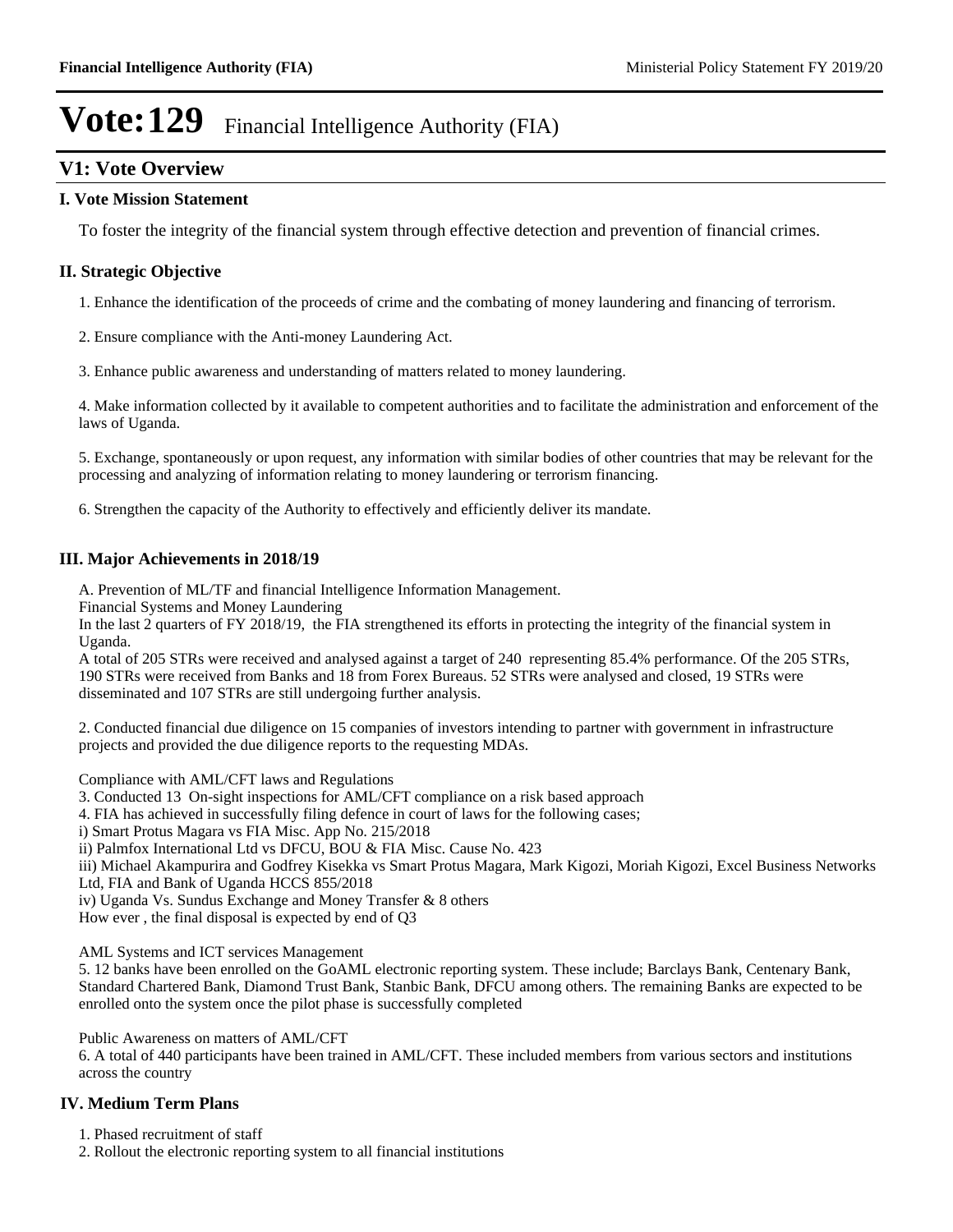- 3. Build capacity in analysis, both tactical and strategic
- 4. Undertake risk based supervision of AML/CFT for both regulated and non-regulated accountable persons
- 5. Increased coverage of AML/CFT public awareness across the country
- 6. Undertake studies to inform policy and decision making on matters related to AML/CFT
- 7. Improve domestic coordination mechanism with AML/CFT stakeholders
- 8. Improve international cooperation to ease sharing and exchange of information
- 9. Acquire our own office premise or increase on rentable office space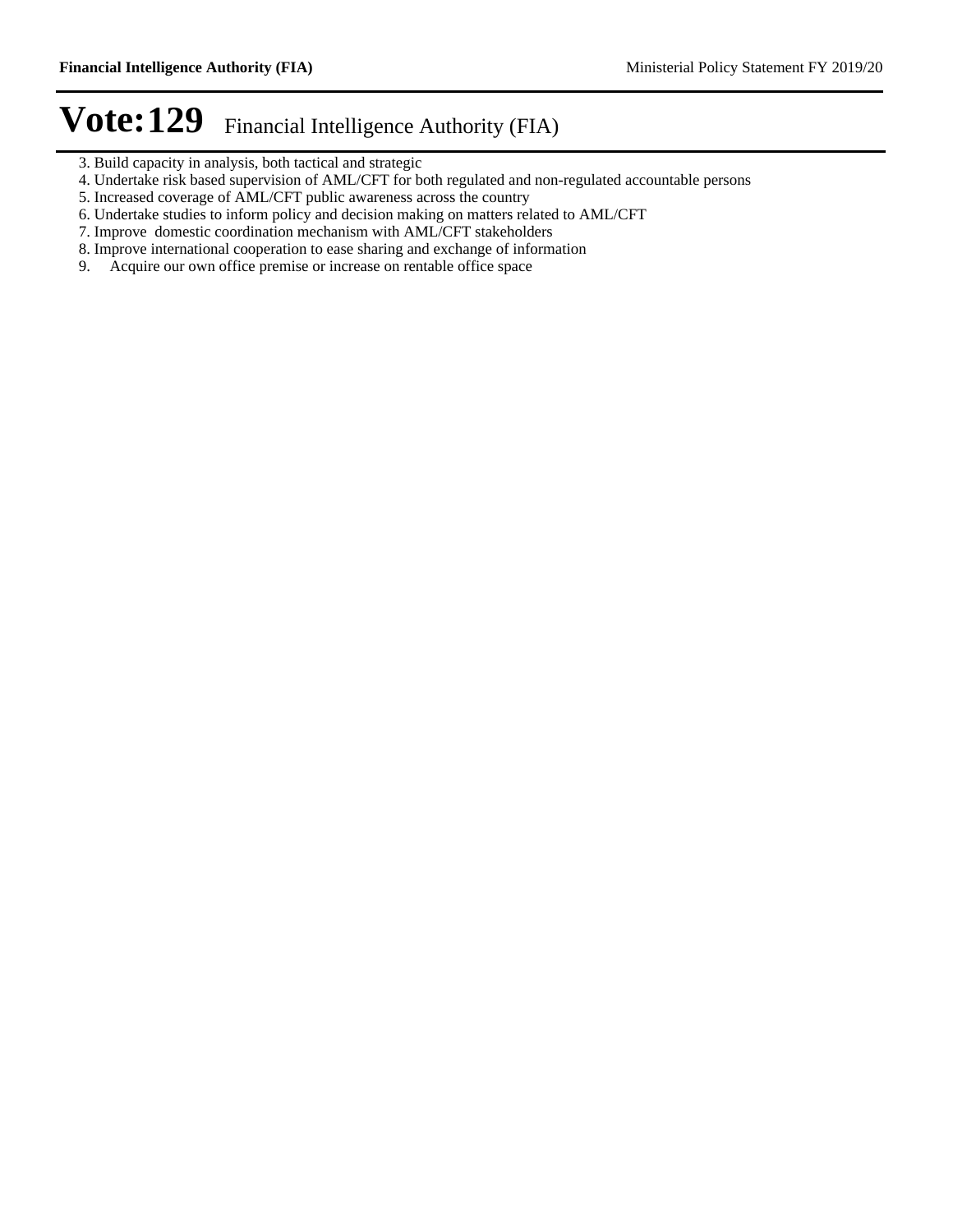#### **V. Summary of Past Performance and Medium Term Budget Allocations**

**Table 5.1: Overview of Vote Expenditures (UShs Billion)**

|                  |                                                      |                    | 2018/19       |                                           |               |         |         | <b>MTEF Budget Projections</b> |         |
|------------------|------------------------------------------------------|--------------------|---------------|-------------------------------------------|---------------|---------|---------|--------------------------------|---------|
|                  |                                                      | 2017/18<br>Outturn | <b>Budget</b> | <b>Approved Expenditure</b><br>by End Dec | 2019/20       | 2020/21 | 2021/22 | 2022/23                        | 2023/24 |
| <b>Recurrent</b> | Wage                                                 | 2.697              | 3.477         | 1.529                                     | 3.477         | 3.651   | 3.834   | 4.026                          | 4.227   |
|                  | Non Wage                                             | 5.456              | 8.347         | 4.087                                     | 9.347         | 10.749  | 12.899  | 15.479                         | 18.575  |
| Devt.            | GoU                                                  | 0.465              | 0.465         | 0.327                                     | 0.465         | 0.558   | 0.558   | 0.558                          | 0.558   |
|                  | Ext. Fin.                                            | 0.000              | 0.000         | 0.000                                     | 0.000         | 0.000   | 0.000   | 0.000                          | 0.000   |
|                  | <b>GoU</b> Total                                     | 8.618              | 12.290        | 5.942                                     | 13.290        | 14.958  | 17.291  | 20.062                         | 23.359  |
|                  | <b>Total GoU+Ext Fin (MTEF)</b>                      | 8.618              | 12.290        | 5.942                                     | <b>13.290</b> | 14.958  | 17.291  | 20.062                         | 23.359  |
|                  | <b>Arrears</b>                                       | 0.000              | 0.210         | 0.210                                     | 0.000         | 0.000   | 0.000   | 0.000                          | 0.000   |
|                  | <b>Total Budget</b>                                  | 8.618              | 12.500        | 6.152                                     | <b>13.290</b> | 14.958  | 17.291  | 20.062                         | 23.359  |
|                  | <b>A.I.A Total</b>                                   | N/A                | N/A           | N/A                                       | N/A           | N/A     | N/A     | N/A                            | N/A     |
|                  | <b>Grand Total</b>                                   | 8.618              | 12.500        | 6.152                                     | <b>13.290</b> | 14.958  | 17.291  | 20.062                         | 23.359  |
|                  | <b>Total Vote Budget</b><br><b>Excluding Arrears</b> | 8.618              | 12.290        | 5.942                                     | <b>13.290</b> | 14.958  | 17.291  | 20.062                         | 23.359  |

#### **VI. Budget By Economic Clasification**

**Table V6.1 2018/19 and 2019/20 Budget Allocations by Item**

|                                        |        | 2018/19 Approved Budget |            |              |        | 2019/20 Draft Estimates |              |
|----------------------------------------|--------|-------------------------|------------|--------------|--------|-------------------------|--------------|
| Billion Uganda Shillings               | GoU    | Ext. Fin                | <b>AIA</b> | <b>Total</b> | GoU    | Ext. Fin                | <b>Total</b> |
| <b>Output Class: Outputs Provided</b>  | 11.825 | 0.000                   | 0.000      | 11.825       | 12.825 | 0.000                   | 12.825       |
| 211 Wages and Salaries                 | 3.914  | 0.000                   | 0.000      | 3.914        | 3.986  | 0.000                   | 3.986        |
| 212 Social Contributions               | 0.348  | 0.000                   | 0.000      | 0.348        | 0.349  | 0.000                   | 0.349        |
| 213 Other Employee Costs               | 0.695  | 0.000                   | 0.000      | 0.695        | 0.897  | 0.000                   | 0.897        |
| 221 General Expenses                   | 2.829  | 0.000                   | 0.000      | 2.829        | 3.315  | 0.000                   | 3.315        |
| 222 Communications                     | 0.040  | 0.000                   | 0.000      | 0.040        | 0.071  | 0.000                   | 0.071        |
| 223 Utility and Property Expenses      | 0.995  | 0.000                   | 0.000      | 0.995        | 1.097  | 0.000                   | 1.097        |
| 224 Supplies and Services              | 1.816  | 0.000                   | 0.000      | 1.816        | 1.812  | 0.000                   | 1.812        |
| 225 Professional Services              | 0.375  | 0.000                   | 0.000      | 0.375        | 0.480  | 0.000                   | 0.480        |
| 226 Insurances and Licenses            | 0.182  | 0.000                   | 0.000      | 0.182        | 0.020  | 0.000                   | 0.020        |
| 227 Travel and Transport               | 0.581  | 0.000                   | 0.000      | 0.581        | 0.737  | 0.000                   | 0.737        |
| 228 Maintenance                        | 0.050  | 0.000                   | 0.000      | 0.050        | 0.060  | 0.000                   | 0.060        |
| <b>Output Class: Capital Purchases</b> | 0.465  | 0.000                   | 0.000      | 0.465        | 0.465  | 0.000                   | 0.465        |
| <b>312 FIXED ASSETS</b>                | 0.465  | 0.000                   | 0.000      | 0.465        | 0.465  | 0.000                   | 0.465        |
| <b>Output Class: Arrears</b>           | 0.210  | 0.000                   | 0.000      | 0.210        | 0.000  | 0.000                   | 0.000        |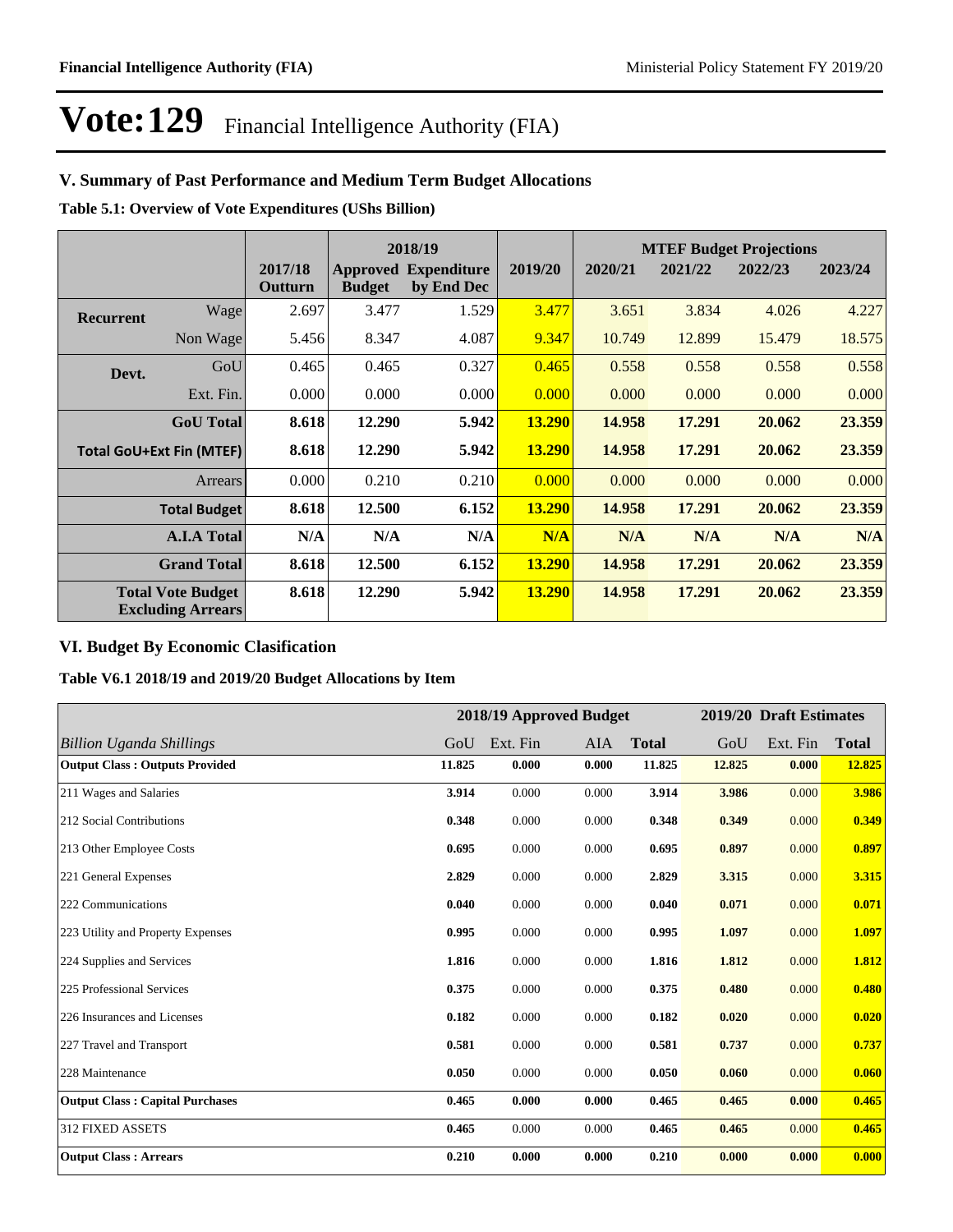| 321 DOMESTIC            | 0.210  | 0.000 | 0.000 | 0.210  | 0.000  | 0.000 | 0.000  |
|-------------------------|--------|-------|-------|--------|--------|-------|--------|
| <b>Grand Total:</b>     | 12.500 | 0.000 | 0.000 | 12.500 | 13.290 | 0.000 | 13.290 |
| Total excluding Arrears | 12.290 | 0.000 | 0.000 | 12.290 | 13.290 | 0.000 | 13.290 |

#### **VII. Budget By Programme And Subprogramme**

#### **Table V7.1: Past Expenditure Outturns and Medium Term Projections by Programme and SubProgramme**

| <b>Billion Uganda shillings</b>                                                    |                       | FY 2018/19                       |                                   |                                             | <b>Medium Term Projections</b> |         |         |         |
|------------------------------------------------------------------------------------|-----------------------|----------------------------------|-----------------------------------|---------------------------------------------|--------------------------------|---------|---------|---------|
|                                                                                    | FY 2017/18<br>Outturn | <b>Approved</b><br><b>Budget</b> | <b>Spent By</b><br><b>End Dec</b> | 2019-20<br><b>Proposed</b><br><b>Budget</b> | 2020-21                        | 2021-22 | 2022-23 | 2023-24 |
| <b>12 General Administration and</b><br><b>Support Services</b>                    | 0.000                 | 0.000                            | 0.000                             | 8.984                                       | 10.353                         | 11.764  | 13.430  | 15.401  |
| 07 Finance and Administration                                                      | 0.000                 | 0.000                            | 0.000                             | 2.133                                       | 2.416                          | 2.899   | 3.479   | 4.175   |
| 1423 Support to Financial Intelligence<br>Authority                                | 0.000                 | 0.000                            | 0.000                             | 0.465                                       | 0.558                          | 0.558   | 0.558   | 0.558   |
| 19 Human Resource Management Services                                              | 0.000                 | 0.000                            | 0.000                             | 6.386                                       | 7.196                          | 8.087   | 9.130   | 10.352  |
| 21 Prevention of ML/TF and Financial<br><b>Intelligence Information Management</b> | 0.000                 | 0.000                            | 0.000                             | 4.306                                       | 4.606                          | 5.527   | 6.632   | 7.959   |
| 07 Operational Analysis                                                            | 0.000                 | 0.000                            | 0.000                             | 2.126                                       | 2.327                          | 2.792   | 3.351   | 4.021   |
| 08 AML Systems and ICT Management                                                  | 0.000                 | 0.000                            | 0.000                             | 0.500                                       | 0.523                          | 0.627   | 0.753   | 0.903   |
| 09 Legal Inspection and Compliance                                                 | 0.000                 | 0.000                            | 0.000                             | 0.600                                       | 0.627                          | 0.753   | 0.903   | 1.084   |
| 10 International Relations and Strategic<br>Analysis                               | 0.000                 | 0.000                            | 0.000                             | 1.080                                       | 1.129                          | 1.355   | 1.626   | 1.951   |
| 58 Prevention of ML/CFT, Prosecution<br>and confiscation of proceeds of crime      | 1.635                 | 2.880                            | 1.664                             | 0.000                                       | 0.000                          | 0.000   | 0.000   | 0.000   |
| 02 Legal, Inspection and Compliance                                                | 0.238                 | 0.380                            | 0.149                             | 0.000                                       | 0.000                          | 0.000   | 0.000   | 0.000   |
| 03 Operational Analysis                                                            | 0.796                 | 2.050                            | 1.360                             | 0.000                                       | 0.000                          | 0.000   | 0.000   | 0.000   |
| 04 Information Systems Administration and<br>Security                              | 0.600                 | 0.450                            | 0.155                             | 0.000                                       | 0.000                          | 0.000   | 0.000   | 0.000   |
| 59 Policy, International Cooperation<br>and Mutual Legal Assistance                | 6.983                 | 9.620                            | 4.489                             | 0.000                                       | 0.000                          | 0.000   | 0.000   | 0.000   |
| 01 Headquarters                                                                    | 5.916                 | 8.185                            | 3.773                             | 0.000                                       | 0.000                          | 0.000   | 0.000   | 0.000   |
| 05 International Relations and Strategic<br>Analysis                               | 0.439                 | 0.870                            | 0.355                             | 0.000                                       | 0.000                          | 0.000   | 0.000   | 0.000   |
| 06 Internal Audit                                                                  | 0.164                 | 0.100                            | 0.034                             | 0.000                                       | 0.000                          | 0.000   | 0.000   | 0.000   |
| 1423 Support to Financial Intelligence<br>Authority                                | 0.465                 | 0.465                            | 0.327                             | 0.000                                       | 0.000                          | 0.000   | 0.000   | 0.000   |
| <b>Total for the Vote</b>                                                          | 8.618                 | 12.500                           | 6.152                             | 13.290                                      | 14.958                         | 17.291  | 20.062  | 23.359  |
| <b>Total Excluding Arrears</b>                                                     | 8.618                 | 12.290                           | 5.942                             | 13.290                                      | 14.958                         | 17.291  | 20.062  | 23.359  |

#### **VIII. Programme Performance and Medium Term Plans**

#### **Table V8.1: Programme Outcome and Outcome Indicators ( Only applicable for FY 2019/20)**

**Programme :** 12 General Administration and Support Services

**Programme Objective** Ensure an efficient and effective Financial Intelligence Authority in achieving its mandate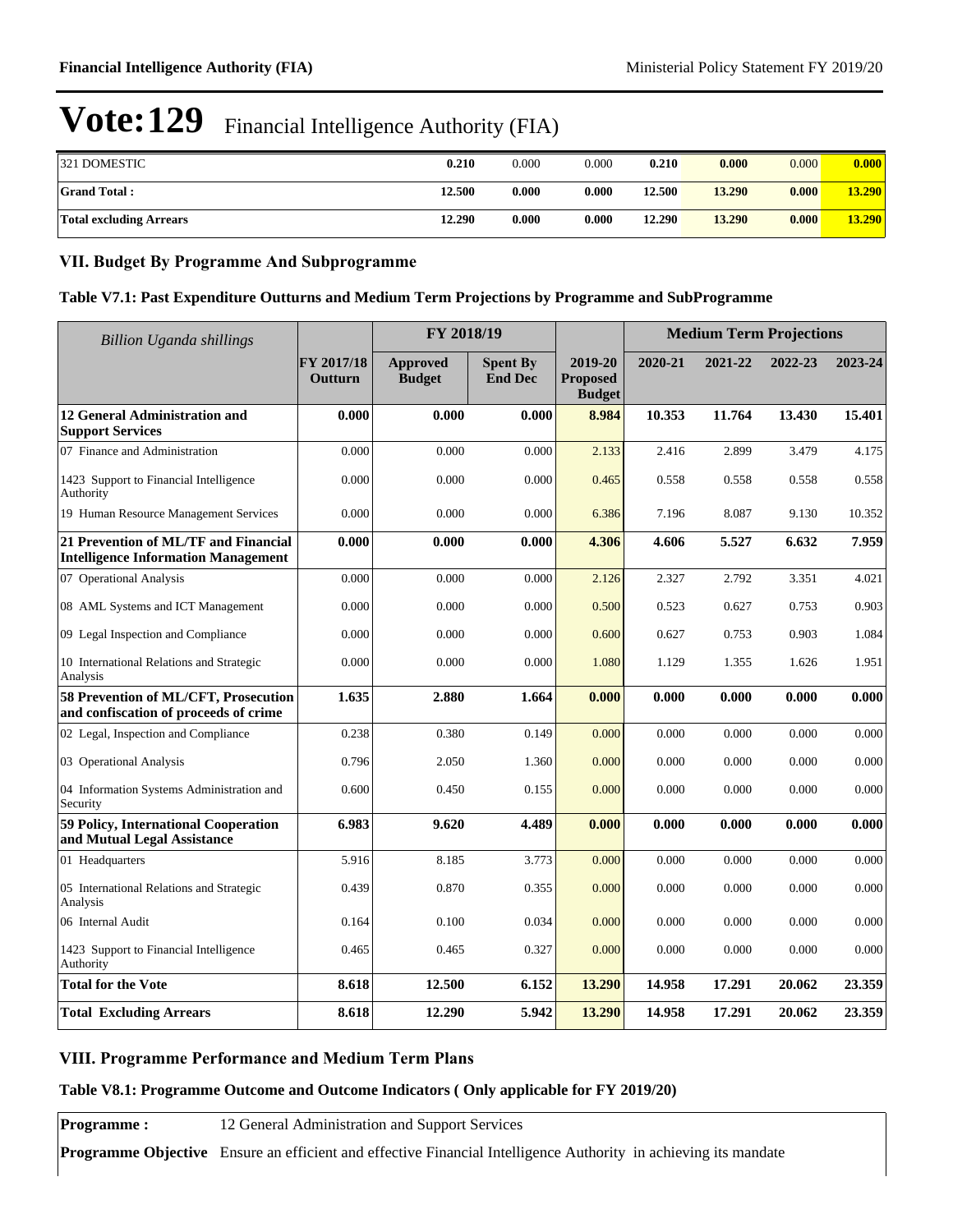| <b>Responsible Officer:</b>                               | Sydney Asubo                                                                                                                                                                                                                                                             |                 |                  |                            |                       |                       |
|-----------------------------------------------------------|--------------------------------------------------------------------------------------------------------------------------------------------------------------------------------------------------------------------------------------------------------------------------|-----------------|------------------|----------------------------|-----------------------|-----------------------|
|                                                           | <b>Programme Outcome:</b> An Efficient and effective Financial Intelligence Authority (FIA)                                                                                                                                                                              |                 |                  |                            |                       |                       |
|                                                           | <b>Sector Outcomes contributed to by the Programme Outcome</b>                                                                                                                                                                                                           |                 |                  |                            |                       |                       |
| 1. Sustainable Macroeconomic Stability                    |                                                                                                                                                                                                                                                                          |                 |                  |                            |                       |                       |
|                                                           |                                                                                                                                                                                                                                                                          |                 |                  | <b>Performance Targets</b> |                       |                       |
|                                                           | <b>Outcome Indicators</b>                                                                                                                                                                                                                                                | <b>Baseline</b> | <b>Base year</b> | 2019/20<br><b>Target</b>   | 2020/21<br>Projection | 2021/22<br>Projection |
|                                                           | • Level of Compliance of the Authority's planning and Budgeting instruments to NDPII                                                                                                                                                                                     |                 |                  | 70%                        | 80%                   | 90%                   |
|                                                           | • Level of compliance of the Authority to Gender and Equity budgeting                                                                                                                                                                                                    |                 |                  | 80%                        | 85%                   | 90%                   |
| • Annual External Auditor General Rating of the Authority |                                                                                                                                                                                                                                                                          |                 |                  | 100%                       | 100%                  | 100%                  |
| <b>SubProgramme: 06 Internal Audit</b>                    |                                                                                                                                                                                                                                                                          |                 |                  |                            |                       |                       |
|                                                           | <b>Output: 04 FIA Support Services and Administration</b>                                                                                                                                                                                                                |                 |                  |                            |                       |                       |
| No of Financial Statements produced                       |                                                                                                                                                                                                                                                                          |                 |                  | $\overline{2}$             | $\overline{2}$        | 2                     |
|                                                           | Percentage of the Strategic actions in the Strategic Plan delivered                                                                                                                                                                                                      |                 |                  | 70%                        | 80%                   | 90%                   |
|                                                           | <b>SubProgramme: 07 Finance and Administration</b>                                                                                                                                                                                                                       |                 |                  |                            |                       |                       |
|                                                           | <b>Output: 04 FIA Support Services and Administration</b>                                                                                                                                                                                                                |                 |                  |                            |                       |                       |
| No of Financial Statements produced                       |                                                                                                                                                                                                                                                                          |                 |                  | $\overline{2}$             | $\overline{2}$        | $\overline{2}$        |
|                                                           | Percentage of the Strategic actions in the Strategic Plan delivered                                                                                                                                                                                                      |                 |                  | 80%                        | 90%                   | 100%                  |
|                                                           | <b>Output: 21 Development of Internal Audit Controls and Risk Management</b>                                                                                                                                                                                             |                 |                  |                            |                       |                       |
| Percentage of audit recommendations implemented           |                                                                                                                                                                                                                                                                          |                 |                  | <b>100%</b>                | 100%                  | 100%                  |
|                                                           | Percentage of the strategic actions in the Strategic Plan delivered                                                                                                                                                                                                      |                 |                  | 60%                        | 70%                   | 80%                   |
| No. of risk management assessments conducted              |                                                                                                                                                                                                                                                                          |                 |                  | 4                          | 4                     | 4                     |
|                                                           | <b>SubProgramme: 19 Human Resource Management Services</b>                                                                                                                                                                                                               |                 |                  |                            |                       |                       |
|                                                           | <b>Output: 19 Human Resource Management Services</b>                                                                                                                                                                                                                     |                 |                  |                            |                       |                       |
|                                                           | Percentage of approved FIA structure filled by gender and PWDs                                                                                                                                                                                                           |                 |                  | 70%                        | 80%                   | 90%                   |
|                                                           | Number of staff trained in relevant capacity building by gender                                                                                                                                                                                                          |                 |                  | 20                         | 25                    | 30                    |
| <b>Programme:</b>                                         | 21 Prevention of ML/TF and Financial Intelligence Information Management                                                                                                                                                                                                 |                 |                  |                            |                       |                       |
| <b>Programme Objective</b>                                | i) Ensure that Accountable/Reporting entities comply with Anti-Money Laundering Act 2013 (As<br>amended) and Anti-Terrorism Act 2002 (As amended) and their respective Regulations and Guidelines<br>and enforce administrative sanctions                                |                 |                  |                            |                       |                       |
|                                                           | ii) Ensure that Money Laundering and Terrorism Financing (ML/TF) are prevented and detected through<br>analysis of financial transactions and dissemination of financial intelligence reports to Law Enforcement<br>Agencies.                                            |                 |                  |                            |                       |                       |
|                                                           | iii) Ensure that IT infrastructure supports AML/CFT systems and operations.<br>(iv) Ensure that Financial Intelligence Research and Strategic analysis are conducted<br>(v) Enhance public awareness and understanding of matters related to money laundering across the |                 |                  |                            |                       |                       |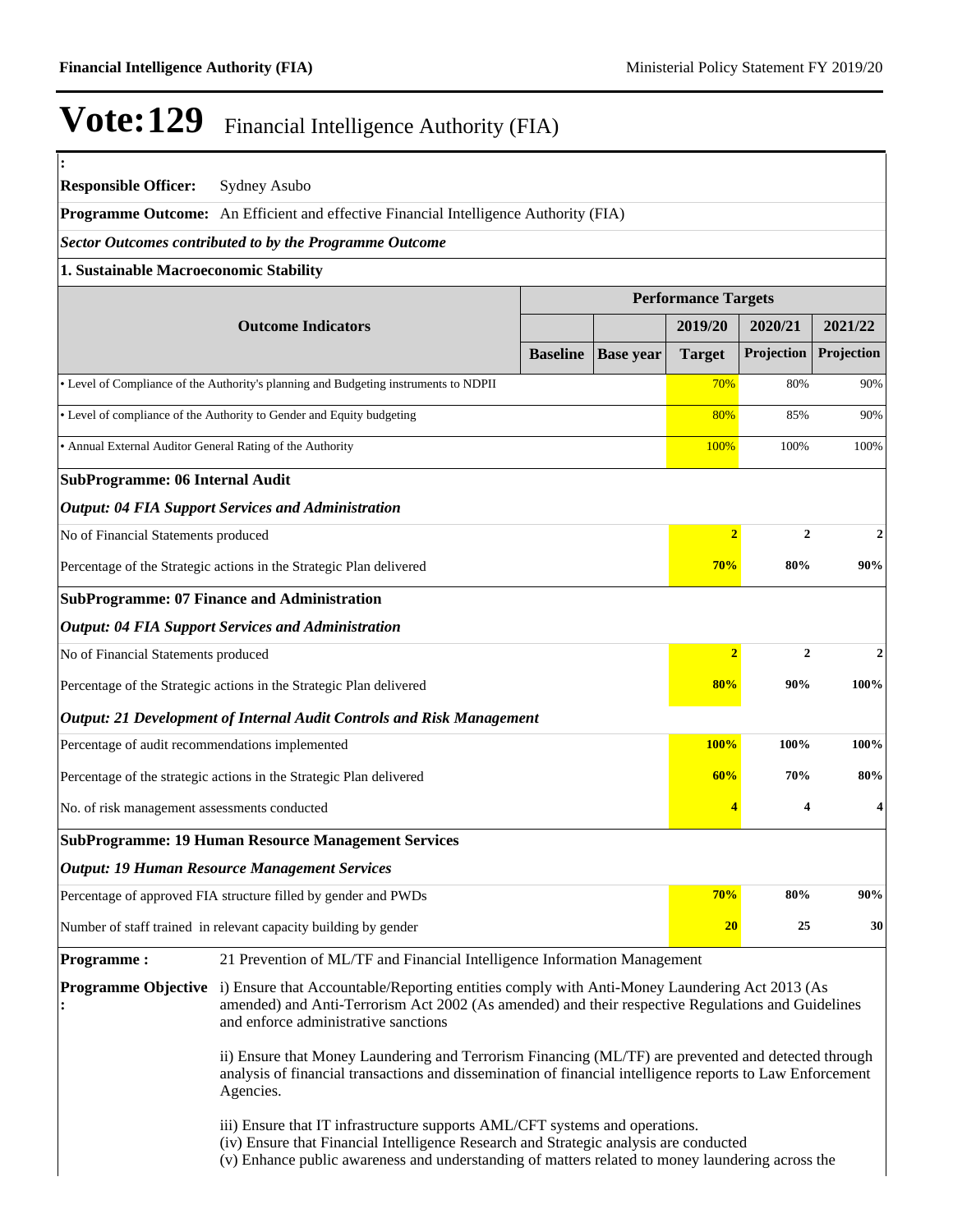|                                                                                     | country<br>(vi) Coordinate the implementation of AML/CFT International standards<br>(vii) Coordinate the planning and budgeting functionality to ensure that vote BFPs, MPS and detailed<br>Budget estimates are comprehensively prepared and submitted as per the timelines. |                 |                  |                            |            |              |  |  |  |  |
|-------------------------------------------------------------------------------------|-------------------------------------------------------------------------------------------------------------------------------------------------------------------------------------------------------------------------------------------------------------------------------|-----------------|------------------|----------------------------|------------|--------------|--|--|--|--|
| <b>Responsible Officer:</b>                                                         | Wandera Were Samuel                                                                                                                                                                                                                                                           |                 |                  |                            |            |              |  |  |  |  |
|                                                                                     | <b>Programme Outcome:</b> Reduced level of ML and TF cases in all the regions of the country                                                                                                                                                                                  |                 |                  |                            |            |              |  |  |  |  |
|                                                                                     | <b>Sector Outcomes contributed to by the Programme Outcome</b>                                                                                                                                                                                                                |                 |                  |                            |            |              |  |  |  |  |
| 1. Sustainable Macroeconomic Stability                                              |                                                                                                                                                                                                                                                                               |                 |                  |                            |            |              |  |  |  |  |
|                                                                                     |                                                                                                                                                                                                                                                                               |                 |                  | <b>Performance Targets</b> |            |              |  |  |  |  |
|                                                                                     | <b>Outcome Indicators</b>                                                                                                                                                                                                                                                     |                 |                  | 2019/20                    | 2020/21    | 2021/22      |  |  |  |  |
|                                                                                     |                                                                                                                                                                                                                                                                               | <b>Baseline</b> | <b>Base year</b> | <b>Target</b>              | Projection | Projection   |  |  |  |  |
|                                                                                     | • Proportion of ML/TF cases disseminated to LEDs with disaggregated data                                                                                                                                                                                                      |                 |                  | 100%                       | 100%       | 100%         |  |  |  |  |
| nationality                                                                         | • Proportion of STRs analyzed and indicating disaggregated data in terms of age, sex and                                                                                                                                                                                      |                 |                  | 100%                       | 100%       | 100%         |  |  |  |  |
| <b>SubProgramme: 07 Operational Analysis</b>                                        |                                                                                                                                                                                                                                                                               |                 |                  |                            |            |              |  |  |  |  |
|                                                                                     | Output: 01 Analysis and Reporting Financial Operations in the different Sectors                                                                                                                                                                                               |                 |                  |                            |            |              |  |  |  |  |
|                                                                                     | Number of (STR)/LCTR/CBR received and analysed with disaggregated data                                                                                                                                                                                                        |                 |                  | 480                        | 500        | 520          |  |  |  |  |
|                                                                                     | Proportion of STRs analysed and disseminated for investigations to the relevant LEAs                                                                                                                                                                                          |                 |                  | 100%                       | 100%       | 100%         |  |  |  |  |
|                                                                                     | Number of due diligence requests on companies handled classified from each requesting MDA                                                                                                                                                                                     |                 |                  | <b>10</b>                  | 15         | 20           |  |  |  |  |
|                                                                                     | <b>SubProgramme: 08 AML Systems and ICT Management</b>                                                                                                                                                                                                                        |                 |                  |                            |            |              |  |  |  |  |
|                                                                                     | Output: 02 Ensure safety and integrity of FIA information                                                                                                                                                                                                                     |                 |                  |                            |            |              |  |  |  |  |
|                                                                                     | Number of reporting entities using goAML system disaggregated by Accountable persons                                                                                                                                                                                          |                 |                  | 20                         | 25         | 34           |  |  |  |  |
|                                                                                     | Number of statistical databases on STR/LCTR/CBR established and maintained to reflect national character                                                                                                                                                                      |                 |                  | $\mathbf{1}$               | 1          | $\mathbf{1}$ |  |  |  |  |
|                                                                                     | <b>SubProgramme: 09 Legal Inspection and Compliance</b>                                                                                                                                                                                                                       |                 |                  |                            |            |              |  |  |  |  |
|                                                                                     | Output: 03 Compliance with AML and CFT laws and Regulations                                                                                                                                                                                                                   |                 |                  |                            |            |              |  |  |  |  |
|                                                                                     | Percentage of accountable persons issued with certificates of registration                                                                                                                                                                                                    |                 |                  | 60%                        | 70%        | 80%          |  |  |  |  |
|                                                                                     | Number of inspection reports from regulatory bodies reviewed                                                                                                                                                                                                                  |                 |                  | 3                          | 3          | $\mathbf{3}$ |  |  |  |  |
|                                                                                     | Number of sanctions applied and disaggregated by Accountable Persons                                                                                                                                                                                                          |                 |                  |                            | 1          | $\mathbf{1}$ |  |  |  |  |
|                                                                                     | Output: 04 Legal Representation and Litigation                                                                                                                                                                                                                                |                 |                  |                            |            |              |  |  |  |  |
| 100%<br>100%<br>100%<br>Percentage of cases concluded and forwarded for prosecution |                                                                                                                                                                                                                                                                               |                 |                  |                            |            |              |  |  |  |  |
|                                                                                     | SubProgramme: 10 International Relations and Strategic Analysis                                                                                                                                                                                                               |                 |                  |                            |            |              |  |  |  |  |
|                                                                                     | Output: 05 Coordination of the implementation of AML/CFT NRA and MER recommendations                                                                                                                                                                                          |                 |                  |                            |            |              |  |  |  |  |
|                                                                                     | Number of AML/CFT Awareness campaigns conducted by region                                                                                                                                                                                                                     |                 |                  | 5                          | 10         | 12           |  |  |  |  |
|                                                                                     | Proportion of Accountable persons and supervisory bodies trained on AML/CFT                                                                                                                                                                                                   |                 |                  | 50%                        | 60%        | 70%          |  |  |  |  |
|                                                                                     | Number of recommendations from AML/CFT coordination forum implemented                                                                                                                                                                                                         |                 |                  | <b>14</b>                  | 14         | 14           |  |  |  |  |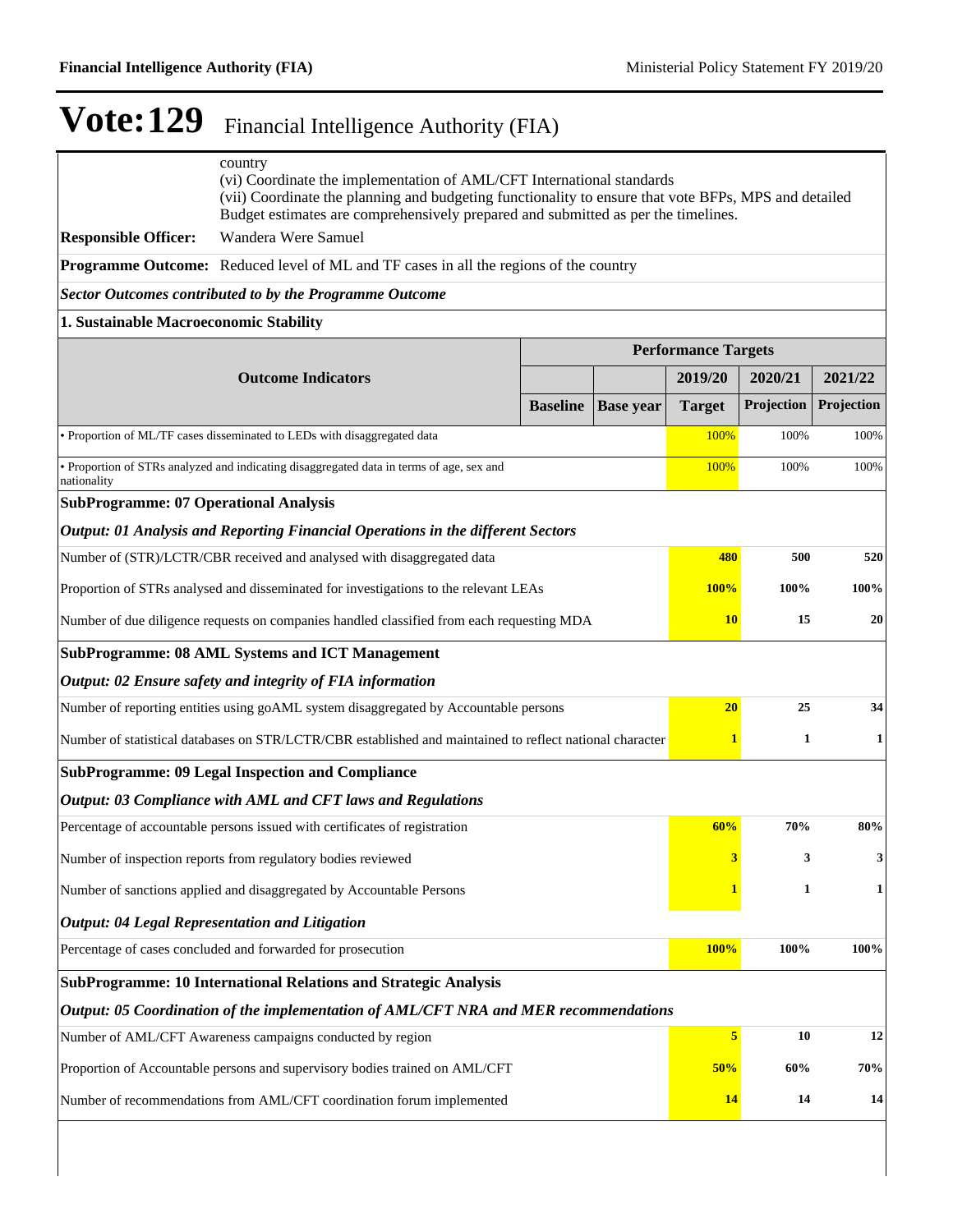|                                                                                                   | Output: 06 Financial Intelligence Research and Strategic Development                                                                                                                                                                                                                                                                                                                                                                                                                                                                                      |                                                                                                                                                                                                   |  |                            |         |         |  |  |  |  |
|---------------------------------------------------------------------------------------------------|-----------------------------------------------------------------------------------------------------------------------------------------------------------------------------------------------------------------------------------------------------------------------------------------------------------------------------------------------------------------------------------------------------------------------------------------------------------------------------------------------------------------------------------------------------------|---------------------------------------------------------------------------------------------------------------------------------------------------------------------------------------------------|--|----------------------------|---------|---------|--|--|--|--|
| $\overline{2}$<br>Number of studies on ML/TF trends and methods concluded with disaggregated data |                                                                                                                                                                                                                                                                                                                                                                                                                                                                                                                                                           |                                                                                                                                                                                                   |  |                            |         |         |  |  |  |  |
| Proportion of recommendations from MER and NRA                                                    |                                                                                                                                                                                                                                                                                                                                                                                                                                                                                                                                                           |                                                                                                                                                                                                   |  | 14                         | 14      | 14      |  |  |  |  |
| <b>Programme:</b>                                                                                 |                                                                                                                                                                                                                                                                                                                                                                                                                                                                                                                                                           | 58 Prevention of ML/CFT, Prosecution and confiscation of proceeds of crime                                                                                                                        |  |                            |         |         |  |  |  |  |
| <b>Programme Objective</b>                                                                        | and enforce administrative sanctions                                                                                                                                                                                                                                                                                                                                                                                                                                                                                                                      | i) Ensure that Accountable/Reporting entities comply with Anti-Money Laundering Act 2013 (As<br>amended) and Anti-Terrorism Act 2002 (As amended) and their respective Regulations and Guidelines |  |                            |         |         |  |  |  |  |
|                                                                                                   | ii) Ensure that Money Laundering and Terrorism Financing (ML/TF) are prevented and detected through<br>analysis of financial transactions and dissemination of financial intelligence reports to Law Enforcement<br>Agencies.                                                                                                                                                                                                                                                                                                                             |                                                                                                                                                                                                   |  |                            |         |         |  |  |  |  |
|                                                                                                   | iii) Ensure that IT infrastructure supports AML/CFT systems and operations.<br>(iv) Ensure that Financial Intelligence Research and Strategic analysis are conducted<br>(v) Enhance public awareness and understanding of matters related to money laundering across the<br>country<br>(vi) Coordinate the implementation of AML/CFT International standards<br>(vii) Coordinate the planning and budgeting functionality to ensure that vote BFPs, MPS and detailed<br>Budget estimates are comprehensively prepared and submitted as per the timelines. |                                                                                                                                                                                                   |  |                            |         |         |  |  |  |  |
| <b>Responsible Officer:</b>                                                                       | Sydney Asubo                                                                                                                                                                                                                                                                                                                                                                                                                                                                                                                                              |                                                                                                                                                                                                   |  |                            |         |         |  |  |  |  |
|                                                                                                   | Programme Outcome: Improved compliance to Anti Money Laundering rules and regulations                                                                                                                                                                                                                                                                                                                                                                                                                                                                     |                                                                                                                                                                                                   |  |                            |         |         |  |  |  |  |
|                                                                                                   | <b>Sector Outcomes contributed to by the Programme Outcome</b>                                                                                                                                                                                                                                                                                                                                                                                                                                                                                            |                                                                                                                                                                                                   |  |                            |         |         |  |  |  |  |
| 1. Sustainable Macroeconomic Stability                                                            |                                                                                                                                                                                                                                                                                                                                                                                                                                                                                                                                                           |                                                                                                                                                                                                   |  |                            |         |         |  |  |  |  |
|                                                                                                   |                                                                                                                                                                                                                                                                                                                                                                                                                                                                                                                                                           |                                                                                                                                                                                                   |  | <b>Performance Targets</b> |         |         |  |  |  |  |
|                                                                                                   | <b>Outcome Indicators</b>                                                                                                                                                                                                                                                                                                                                                                                                                                                                                                                                 |                                                                                                                                                                                                   |  | 2019/20                    | 2020/21 | 2021/22 |  |  |  |  |
|                                                                                                   | Projection<br>Projection<br><b>Baseline</b><br><b>Target</b><br><b>Base year</b>                                                                                                                                                                                                                                                                                                                                                                                                                                                                          |                                                                                                                                                                                                   |  |                            |         |         |  |  |  |  |
| $\overline{N/A}$                                                                                  |                                                                                                                                                                                                                                                                                                                                                                                                                                                                                                                                                           |                                                                                                                                                                                                   |  |                            |         |         |  |  |  |  |
| N/A                                                                                               |                                                                                                                                                                                                                                                                                                                                                                                                                                                                                                                                                           |                                                                                                                                                                                                   |  |                            |         |         |  |  |  |  |

#### **IX. Major Capital Investments And Changes In Resource Allocation**

**Table 9.1: Major Capital Investment (Capital Purchases outputs over 0.5Billion)**

N/A

#### **X. Vote Challenges and Plans To Improve Performance**

#### **Vote Challenges**

1. Inadequate funds to recruit and equip staff as provided in the organogram

2. Inability to undertake field work operations due lack of transport equipment

3. Uganda is cash based economy where it is very difficult to trace financial transactions which do not go through the financial sector coupled with the unregulated large informal sector and porous borders where criminals can enter and exit country without being detected by law enforcement agencies.

4. Limited information sharing and exchange with other FIUs due to slow progress in amending the AMLA. This has delayed FIA to be admitted into EGMONT Group of FIUs.

5. Inadequate coordination mechanism among the key stakeholders in the fight against financial crimes especially in areas of parallel financial investigations and asset freeze and seizure.

6. Absence of facilities to support staff with disability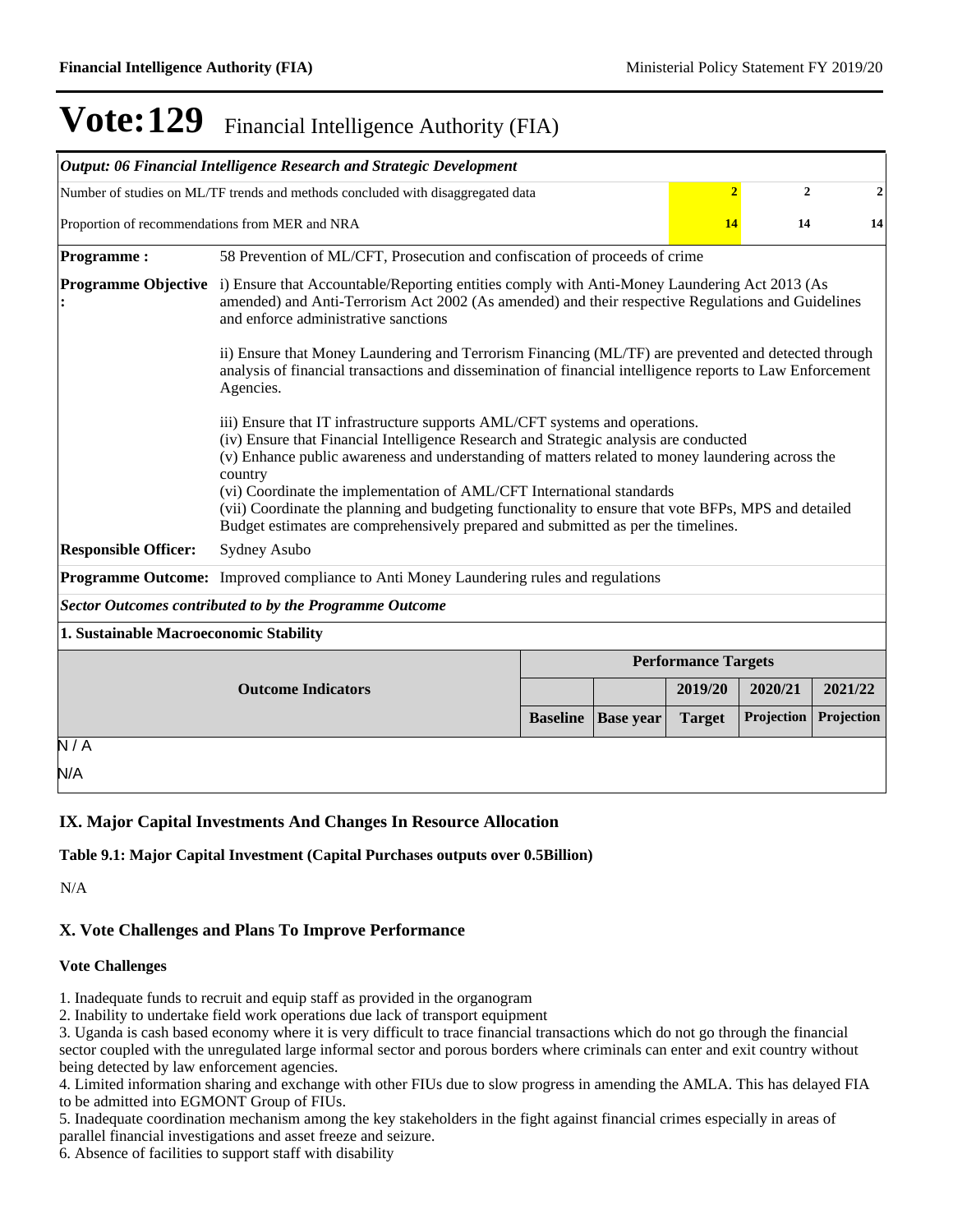#### **Plans to improve Vote Performance**

- 1. Continuous capacity building
- 2. Providing relevant equipment to staff
- 3. Increase AML/CFT public awareness
- 4. Increase inspections of accountable persons to enforce compliance
- 5. Improve on efficiency of IT systems to support analysis function
- 6. Improve domestic coordination among the key AML/CFT stakeholders
- 7. Fast track the amendment of AMLA and accompanying regulations to meet international standards
- 8. Increase international cooperation especially information sharing and exchange on ML/TF

#### **XI Off Budget Support**

#### **Table 11.1 Off-Budget Support by Sub-Programme**

N/A

#### **XII. Vote Cross Cutting Policy And Other Budgetary Issues**

#### **Table 12.1: Cross- Cutting Policy Issues**

|                    | <b>HIV/AIDS</b> |
|--------------------|-----------------|
| <b>Issue Type:</b> |                 |

| Objective:                          | To provide support to staff living with HIV/AIDS to increase their productivity                                                                                                                                   |
|-------------------------------------|-------------------------------------------------------------------------------------------------------------------------------------------------------------------------------------------------------------------|
| <b>Issue of Concern:</b>            | The Authority has developed a draft HIV/AIDS policy to guide intervention to provide support to<br>staff living with HIV/AIDS to increase their productivity                                                      |
| <b>Planned Interventions:</b>       | Seek approval of HIV/AIDS Policy from the board to guide FIAs interventions                                                                                                                                       |
| <b>Budget Allocation (Billion):</b> | 0.200                                                                                                                                                                                                             |
| <b>Performance Indicators:</b>      | No. of HIV/AIDS awareness sessions conducted<br>No. of counselling sessions<br>No. of preventative measures in place                                                                                              |
| <b>Issue Type:</b>                  | Gender                                                                                                                                                                                                            |
| Objective:                          | Mainstream gender and equity concerns in all operations of the Authority to ensure services are<br>provided fairly to all staff and members of the public including those with various disabilities               |
| <b>Issue of Concern:</b>            | Gender and equity concerns not effectively mainstreamed in its operations to ensure services are<br>provided fairly to all staff and members of the public including those with various disabilities              |
| <b>Planned Interventions:</b>       | Provide appropriate facilities for PWDs,<br>Provide facilities and services to cater for expecting mothers at the Authority,<br>provide counseling services for staff with different challenges                   |
| <b>Budget Allocation (Billion):</b> | 0.200                                                                                                                                                                                                             |
| <b>Performance Indicators:</b>      | No of facilities provided<br>No of staff counseled                                                                                                                                                                |
| <b>Issue Type:</b>                  | <b>Enviroment</b>                                                                                                                                                                                                 |
| Objective:                          | Mainstream environmental concerns in the operations of the Authority to ensure that clean<br>environment is promoted and maintained                                                                               |
| <b>Issue of Concern:</b>            | Mainstream environmental concerns in the operations of the Authority to ensure eco-friendly<br>environment.                                                                                                       |
| <b>Planned Interventions:</b>       | Share documents on line and reduce hard paper usage, Promote usage of shared devices such as<br>printers to reduce on emissions, promote usage of natural light during day and enforce efficient use<br>of power. |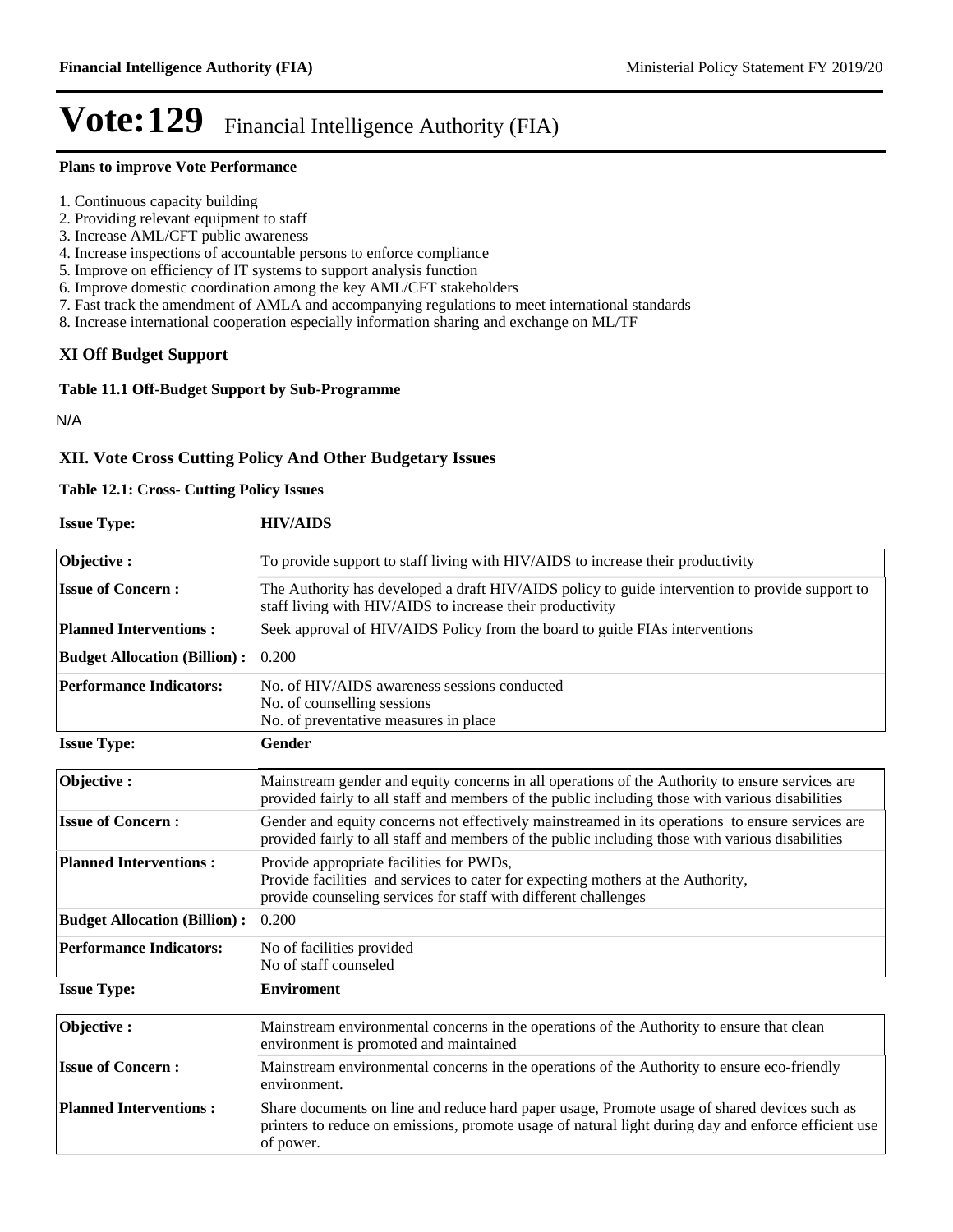#### **Budget Allocation (Billion) :** 0.100

**Performance Indicators:** No. of reams of paper used in comparison to previous year's level of power usage

#### **XIII. Personnel Information**

#### **Table 13.1 Staff Establishment Analysis**

| <b>Title</b>                                                      | <b>Salary Scale</b> | <b>Number Of Approved Positions</b> | <b>Number Of Filled Positions</b> |
|-------------------------------------------------------------------|---------------------|-------------------------------------|-----------------------------------|
| SENIOR OFFICER (PUBLIC<br><b>RELATIONS</b> )                      | FIA 5               |                                     | $\theta$                          |
| <b>Executive Director</b>                                         | FIA1                |                                     | 1                                 |
| Deputy Executive Director                                         | FIA <sub>2</sub>    |                                     | 1                                 |
| Director International Relations and<br><b>Strategic Analysis</b> | FIA3                |                                     | 1                                 |
| <b>Director Operational Analysis</b>                              | FIA3                |                                     | 1                                 |
| Director Systems Administration<br>and Security                   | FIA3                |                                     | $\boldsymbol{0}$                  |
| <b>Manager Accounts</b>                                           | FIA4                |                                     |                                   |
| Manager Human Resource                                            | FIA4                |                                     |                                   |
| Manager Legal                                                     | FIA4                |                                     |                                   |
| <b>Manager Procurement</b>                                        | FIA4                |                                     |                                   |
| Manger Compliance and Inspection                                  | FIA4                |                                     | 1                                 |
| <b>HR OFFICER</b>                                                 | FIA <sub>6</sub>    |                                     | $\theta$                          |
| <b>RECORDS OFFICER</b>                                            | FIA <sub>6</sub>    |                                     | $\theta$                          |
| OFFICER (ED S PERSONAL<br>ASSISTANT)                              | FIA <sub>6</sub>    | 2                                   | 1                                 |
| PROCUREMENT OFFICER                                               | FIA <sub>6</sub>    |                                     | $\boldsymbol{0}$                  |
| <b>DIRECTOR AUDIT</b>                                             | FIA <sub>3</sub>    |                                     | $\boldsymbol{0}$                  |
| Director Legal , Inspection and<br>Compliance                     | FIA <sub>3</sub>    |                                     | $\boldsymbol{0}$                  |
| <b>DIRECTORE FINANCE AND</b><br><b>ADMINISTARTION</b>             | FIA <sub>3</sub>    |                                     | $\boldsymbol{0}$                  |
| <b>MANAGER SYSTEMS</b><br>/SECURITY                               | FIA4                |                                     | $\Omega$                          |
| STORES ASSISTANT                                                  | FIA <sub>9</sub>    |                                     | $\boldsymbol{0}$                  |
| Manager Audit                                                     | FIA4                |                                     | $\mathbf{1}$                      |
| <b>Manager International Relations</b><br>and Strategic Analysis  | FIA4                | 1                                   | $\mathbf{1}$                      |
| <b>Manager Operational Analysis</b>                               | FIA4                | 1                                   | $\mathbf{1}$                      |
| Senior Auditor                                                    | FIA5                |                                     | $\boldsymbol{0}$                  |
| Senior Compliance and Inspection<br>officer                       | FIA5                |                                     | 1                                 |
| Senior Legal Officer                                              | FIA5                |                                     | $\vert 0 \vert$                   |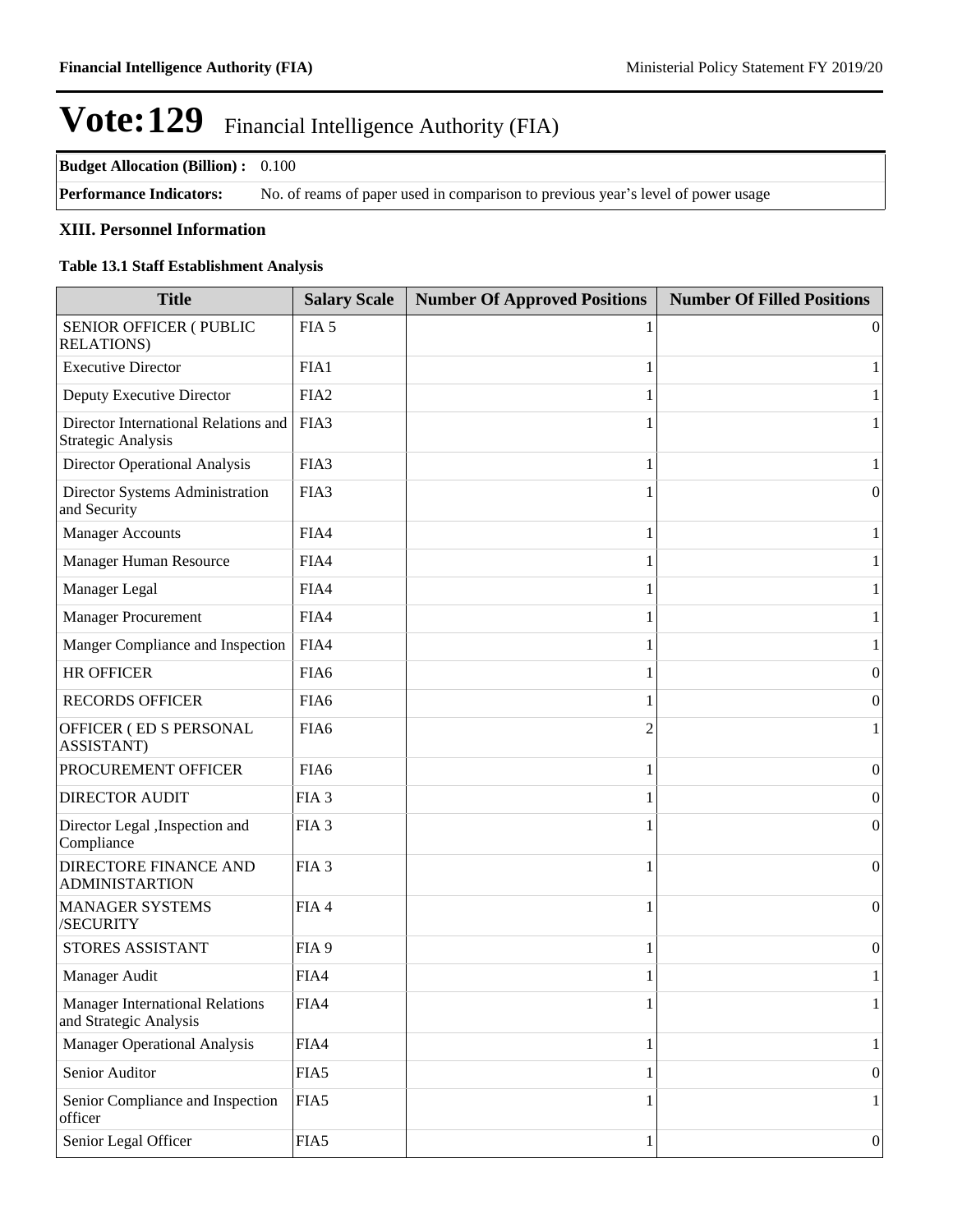| Senior Systems Officer                                           | FIA5             |                |                |
|------------------------------------------------------------------|------------------|----------------|----------------|
| Senior International and Strategic<br>Analysis Officer           | FIA5             |                | 0              |
| Senior Operations Officer                                        | FIA5             | 2              | $\theta$       |
| <b>Operational Analysis Officer</b>                              | FIA <sub>6</sub> | 10             | $\mathfrak{S}$ |
| Accountant                                                       | FIA6             |                |                |
| Data Base administrative officer                                 | FIA <sub>6</sub> |                |                |
| <b>Information Security Officer</b>                              | FIA6             |                |                |
| Inspection and Compliance Officer                                | FIA <sub>6</sub> | 4              | 4              |
| International Relations and Strategic   FIA6<br>Analysis Officer |                  | $\mathfrak{D}$ | $\overline{2}$ |
| <b>IT OFFICER</b>                                                | FIA <sub>6</sub> |                |                |
| Legal Officer                                                    | FIA6             | 2              | 2              |
| Law Clerk                                                        | FIA7             |                |                |
| Driver                                                           | FIA8             | 6              | 3              |
| Receptionist                                                     | FIA8             |                |                |
| <b>Office General Assistant</b>                                  | FIA9             |                |                |

#### **Table 13.2 Staff Recruitment Plan**

| Post Title                                                       | Salalry<br>Scale | No. Of<br>Approved<br>Posts | No Of<br><b>Filled Posts</b> | Vacant<br>Posts | No. of Posts<br>Cleared for<br>Filling<br>FY2019/20 | <b>Gross Salary</b><br>Per Month<br>(UGX) | <b>Total Annual</b><br>Salary<br>(UGX) |
|------------------------------------------------------------------|------------------|-----------------------------|------------------------------|-----------------|-----------------------------------------------------|-------------------------------------------|----------------------------------------|
| Deputy Executive Director                                        | FIA2             |                             |                              | $\theta$        | $\Omega$                                            | $\Omega$                                  |                                        |
| Director International Relations<br>and Strategic Analysis       | FIA3             |                             |                              | $\Omega$        |                                                     | $\Omega$                                  |                                        |
| <b>Director Operational Analysis</b>                             | FIA3             |                             |                              | $\Omega$        | $\Omega$                                            | $\Omega$                                  | 0                                      |
| Director Systems Administration<br>and Security                  | FIA3             |                             |                              |                 |                                                     | 16,000,000                                | 192,000,000                            |
| Driver                                                           | FIA8             | 6                           | 3                            | 3               | 3                                                   | 7,800,000                                 | 93,600,000                             |
| <b>Executive Director</b>                                        | FIA1             |                             |                              |                 |                                                     | $\Omega$                                  |                                        |
| <b>HR OFFICER</b>                                                | FIA6             |                             |                              |                 |                                                     | 5,000,000                                 | 60,000,000                             |
| Law Clerk                                                        | FIA7             |                             |                              | $\overline{0}$  | $\Omega$                                            | $\overline{0}$                            | 0                                      |
| <b>Manager Accounts</b>                                          | FIA4             |                             |                              | $\Omega$        | $\Omega$                                            | $\Omega$                                  |                                        |
| Manager Audit                                                    | FIA4             |                             |                              | $\Omega$        | $\Omega$                                            | $\Omega$                                  | $\Omega$                               |
| Manager Human Resource                                           | FIA4             |                             |                              | $\Omega$        | $\Omega$                                            | $\Omega$                                  | 0                                      |
| <b>Manager International Relations</b><br>and Strategic Analysis | FIA4             |                             |                              | $\Omega$        | $\Omega$                                            | $\Omega$                                  | $\Omega$                               |
| Manager Legal                                                    | FIA4             |                             |                              | $\Omega$        | $\Omega$                                            | $\Omega$                                  | 0                                      |
| <b>Manager Operational Analysis</b>                              | FIA4             |                             |                              | $\Omega$        | $\Omega$                                            | $\overline{0}$                            | $\Omega$                               |
| <b>Manager Procurement</b>                                       | FIA4             |                             |                              | $\theta$        | $\Omega$                                            | $\Omega$                                  | 0                                      |
| Manger Compliance and<br>Inspection                              | FIA4             |                             |                              | $\Omega$        | $\Omega$                                            | $\Omega$                                  |                                        |
| <b>Office General Assistant</b>                                  | FIA9             |                             |                              | $\Omega$        | $\Omega$                                            | $\Omega$                                  | $\Omega$                               |
| <b>Operational Analysis Officer</b>                              | FIA6             | 10                          | 5                            | 5               | 5                                                   | 25,000,000                                | 300,000,000                            |